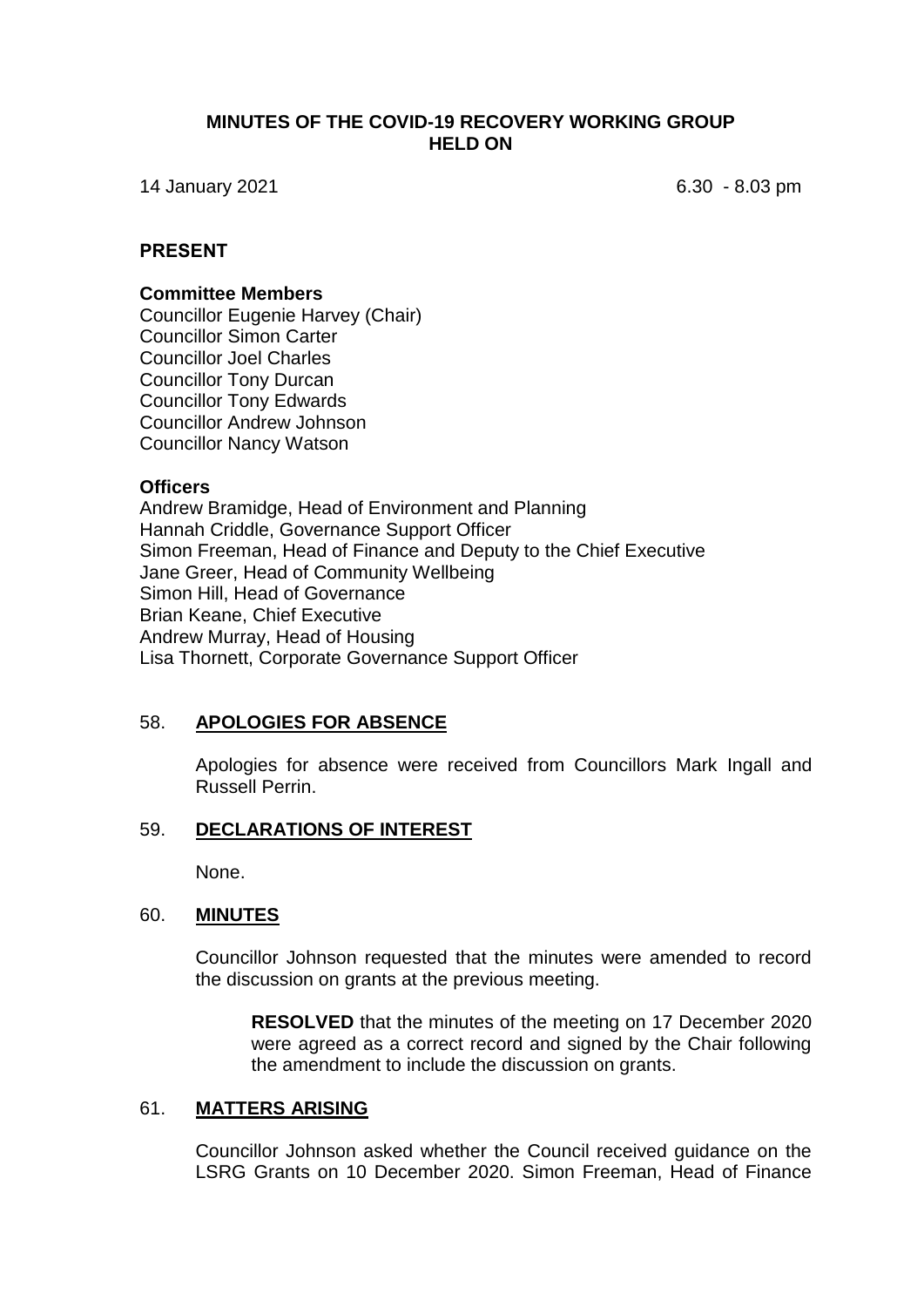and Property, confirmed that two sets of guidance were received, the first set on 10 December 2020 and the update and FAQ's on 11 December 2020. Councillor Johnson also advised that he was aware that the testing of the software would have to be completed before the application process could open. Councillor Johnson noted that the application process opened on 8 January 2021 and asked if there were any other delays other than the testing of the software. Simon Freeman confirmed the software was delivered prior to the Christmas period with testing commencing before Christmas. The testing was finished post the Christmas period. A couple of issues were picked up with the software provider and resolved which then allowed the process to open on 8 January 2021.

# 62. **UPDATE ON COUNCIL POSITION SINCE THE LAST MEETING/RESTRICTION CHANGES**

The Working Group agreed that the purpose of the group needed reassessing. Councillor Harvey, Councillor Johnson and Brian Keane, Chief Executive, would meet to consider how the group currently works and whether it needed re-adapting in the future.

The Working Group received an update on the Council's position since the last meeting and since the restrictions changed. The update covered communications, compliance, internal council working, HTS operations, business/community and testing/vaccinations.

The Working Group agreed that a stronger message e.g. "Harlow is  $5<sup>th</sup>$  in Country" needed communicating. The interactive screens around the town centre and shopping hatches would be updated to reflect this message. Brian Keane also agreed to contact the local supermarkets to ask them to consider making announcements in store. Councillor Johnson requested information on the communications directed at businesses about the support and grants available. Overall, the group agreed that the Council needed to consider the ways it was communicating with all types of people and how it could access those people that do not use the internet or social medias.

Councillor Charles suggested that mobile hand sanitising stations be placed around the town centre and local shopping hatches. The Working Group also agreed that all playgrounds would be temporarily closed to prevent groups of adults and children from congregating whilst using the facilities. Councillor Johnson advised that some concerns had been brought to his attention regarding Veolia. This included concerns that two or three bin men were required to share the lorry cab together whilst working and concerns that employees would only been entitled to statutory sick pay if off of work due to Covid-19. Andrew Bramidge, Head of Environment and Planning, confirmed he would investigate these concerns with Veolia.